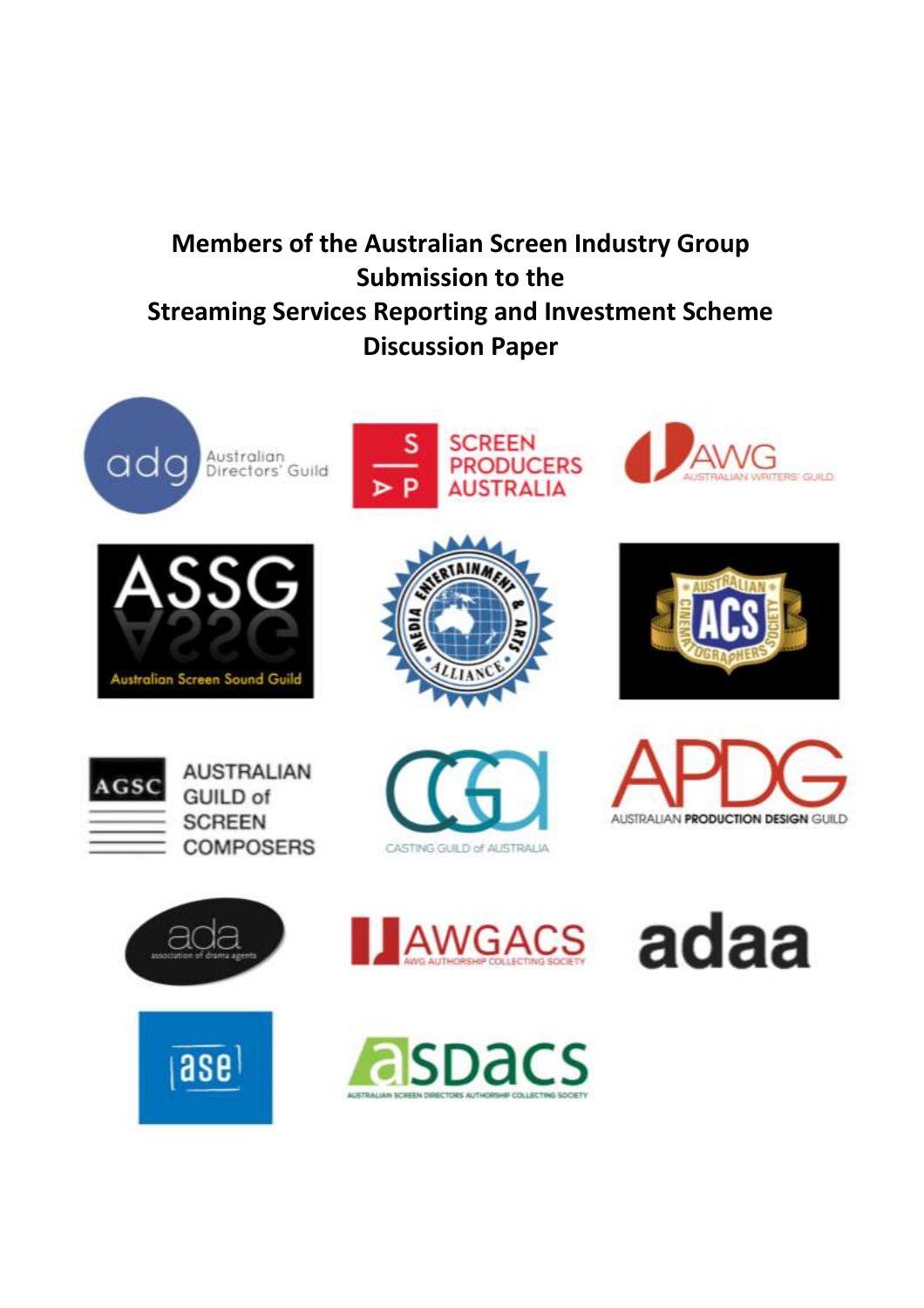On behalf of the members of its organisations and guilds, The Australian Screen Industry Group (ASIG) is focused on delivering a healthy commercial environment for the screen industry through ongoing cross-sector and government engagement.

This collective dialogue ensures that our industry remains viable and growing, delivers sustained secure employment and public expectations of accessing diverse, high quality Australian content are met.

The ASIG organisations and guilds supporting this joint submission represent thousands of talented industry practitioners in front and behind camera across a diverse and highly creative cohort working across all forms and formats of screen content.

We welcome the opportunity to submit to the *Streaming Services Reporting and Investment Scheme Discussion Paper* (the 'Discussion Paper').

We welcome the continuation of the policy debate but wish to express various concerns regarding the selected direction outlined in the Discussion Paper. The opportunity to set a new regulatory framework will never exist again and it is important that this results in strong gains in the Australian screen industry and to the Australian public.

For further information about this submission please contact [alaric@adg.org.au](mailto:alaric@adg.org.au?subject=ASIG%20Submission%20to%20Streaming%20Services%20Reporting%20&%20Investment%20Scheme&%20Investment%20Schem&%20Investment%20Sche&%20Investment%20Sch&%20Investment%20Sc&%20Investment%20S&%20Investment%20&%20Investment&%20Investmen&%20Investme&%20Investm&%20Invest&%20Inves&%20Inve&%20Inv&%20In&%20I&%20IN&%20INv&%20INve&%20INves&%20INvest&%20INvestm&%20INvestme&%20INvestmen&%20INvestment&%20INvestmen&%20INvestme&%20INvestm&%20INvest&%20INves&%20INve&%20INv&%20IN&%20I&%20&&%20&%20I&%20IU&%20IUN&%20IUNv&%20IUNve&%20IUNves&%20IUNvest&%20IUNvestm&%20IUNvestme&%20IUNvestmen&%20IUNvestment&%20IUNvestment%20&%20IUNvestment&%20IUNvestmen&%20IUNvestme&%20IUNvestm&%20IUNvest&%20IUNves&%20IUNve&%20IUNv&%20IUN&%20IU&%20I&%20&)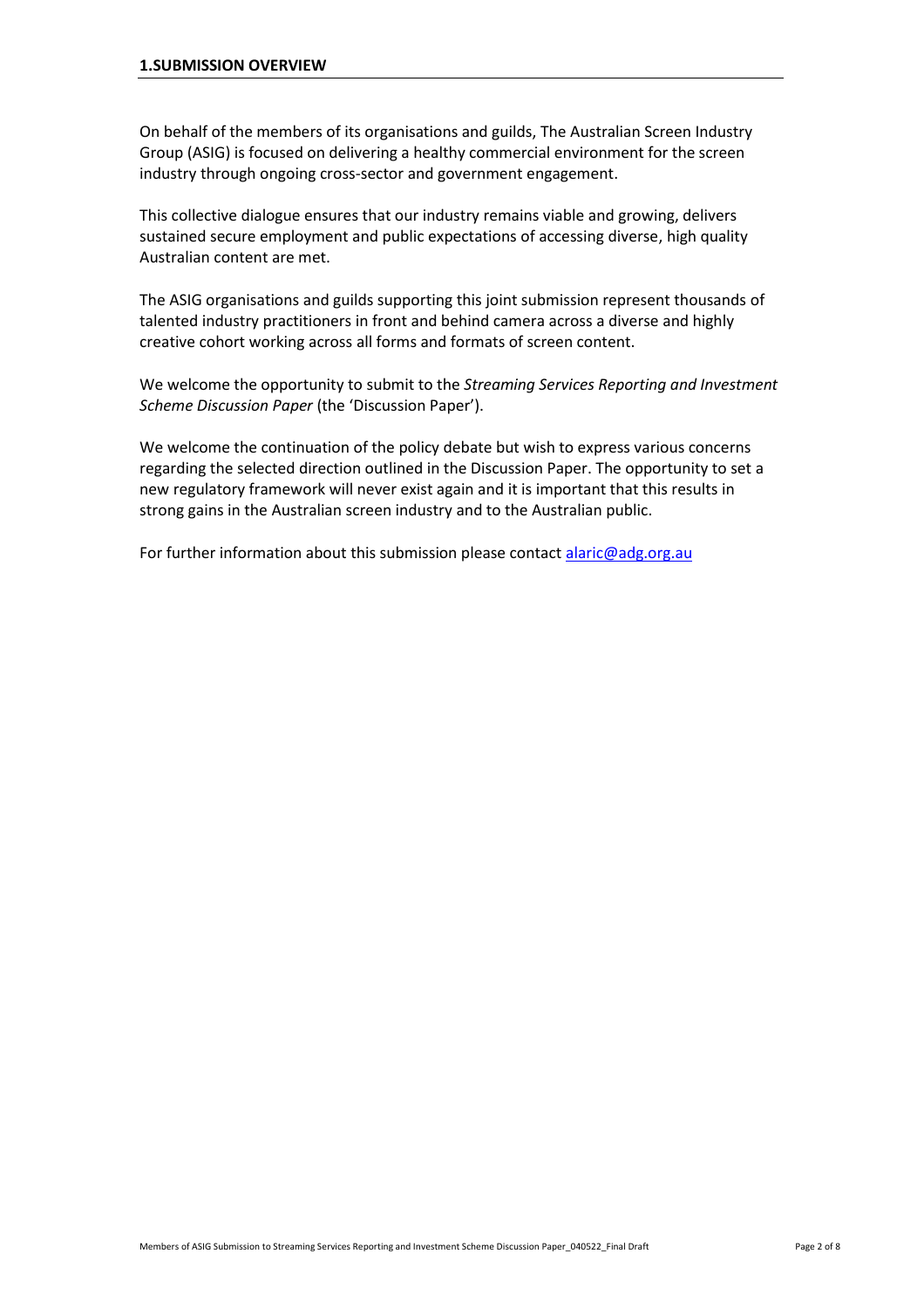- We support the swift introduction of a 20% Australian commissioned content expenditure requirement on global technology streaming businesses.
- We recommend that eligibility requirements for qualifying services should be set at 500,000 subscribers or registered users and AU\$50 million per annum in Australian revenue.
- **The current scheme does not deliver on well-established cultural public policy** objectives.
- The scheme proposed in this Discussion Paper is weak, lengthy and one that creates an uncertain pathway to regulation.
- **There is a disconnect between the policy considerations outlined in the paper as a** situation requiring regulatory action, and the proposal for weak regulatory action.
- **Terms of Trade should be addressed in the Discussion Paper, this is as a serious** oversight that requires action from government.
- The proposal includes an alarming degree of Ministerial discretion.
- We are concerned that further delay in regulation at this late stage is damaging to the industry.
- We believe that the proposed 5% threshold for Tier 1 services will fall far short of what is required.
- We are concerned that the rate of obligation for a Tier 2 service could in fact be set at less than 5%
- We recommend that the scheme should include specific protections for critical genres of drama, documentary, First Nations, and children's content.
- We support the proposed reporting requirements for the national broadcasters
- We recommend adopting the definition contained in the Australian content standards for commercial free-to-air television as a single Australian Content definition across all aspects of the industry.
- We oppose the proposed halving of the subscription television Australian drama obligation.

#### **3.SUBMISSION DETAIL**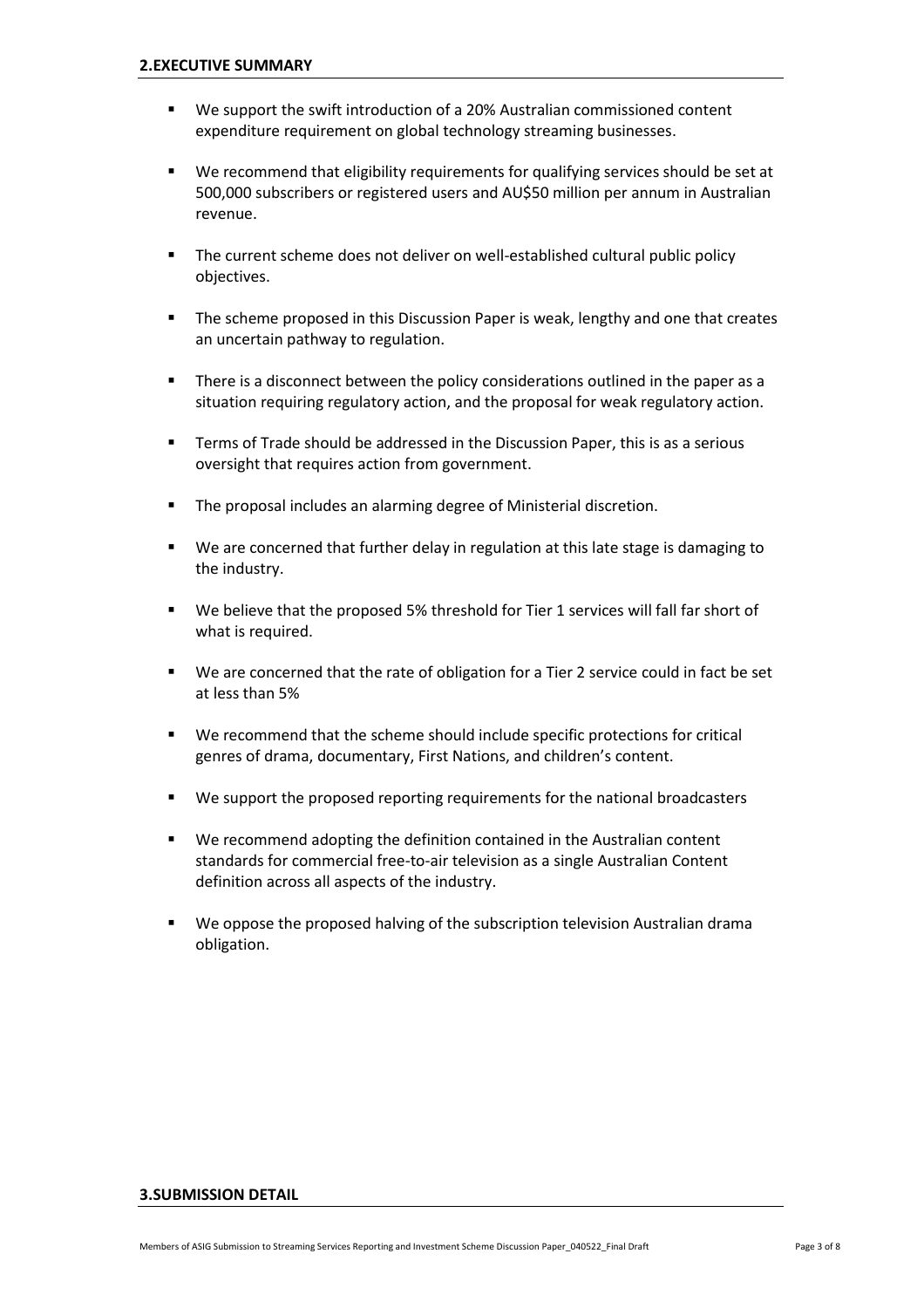#### **3.1 Expenditure Requirement and additional considerations**

We support the swift introduction of a 20% Australian commissioned content expenditure requirement on global technology streaming businesses, with specific protections for critical genres and terms of trade safeguards.

A defining feature of the Australian content market that determines local production rates, is that we share the same language with two of the world's largest content markets - the UK and the US. This easy-to-access content exchange is one of the main reasons why local content requirements exist and are still needed.

After years of review and inaction, streaming services regulation is long overdue. The current era represents a unique opportunity to deliver an optimal future framework that will ensure a full range of quality and diversity of Australian content on Australian screens.

We'd note that our proposal for 20% is offset by the deficit that has been created by Government deregulatory action on commercial free-to-air platforms with modelling undertaken by SPA suggesting that the deregulation already enacted could amount to a loss of \$97 million a year in screen sector investment.

## **3.2 Eligibility Requirement**

We recommend that eligibility requirements for qualifying services should be set at 500,000 subscribers or registered users and AU\$50 million per annum in Australian revenue. Further, as stated in our previous Green Paper submission we recommend that the investment obligation should apply to all types of SVODs, BVODs and AVODs with no exemption for services owned by a corporate structure that also owns a broadcasting licence.

#### **3.3 Expected Scheme Shortfall against Public Policy Outcomes**

The current scheme does not deliver on well-established cultural public policy objectives, nor does it address the public's expectation for meaningful levels of Australian content on streaming services, as well as ensuring a sustainable future for the local production industry.

These changes do not represent legislative innovation, but simply bring Australia into line with how advanced economies regulate sophisticated screen industries. Strong global precedents for content expenditure requirements have been established in multiple territories around the world with no adverse reaction from global streaming businesses.

Further, and perhaps more importantly, there has been no adverse consequence for the consumers and a net benefit to local industries. A failure to do so here would amount to an abdication of responsibility to Australian culture and industry, and a timidity in asserting Australia's economic interests. This intervention builds a robust local industry with jobs growth without cost to the taxpayer, making this an efficient intervention.

#### **3.4 Lengthy and Uncertain Pathway to Regulation**

The scheme proposed in this Discussion Paper is weak, years-long and is one that creates an uncertain pathway to regulation. It features an untenable level of Ministerial discretion and could likely result in less new Australian content on streaming services. Our view is that this is not a framework for much-needed industry growth but at best, may only serve to maintain an inadequate status quo.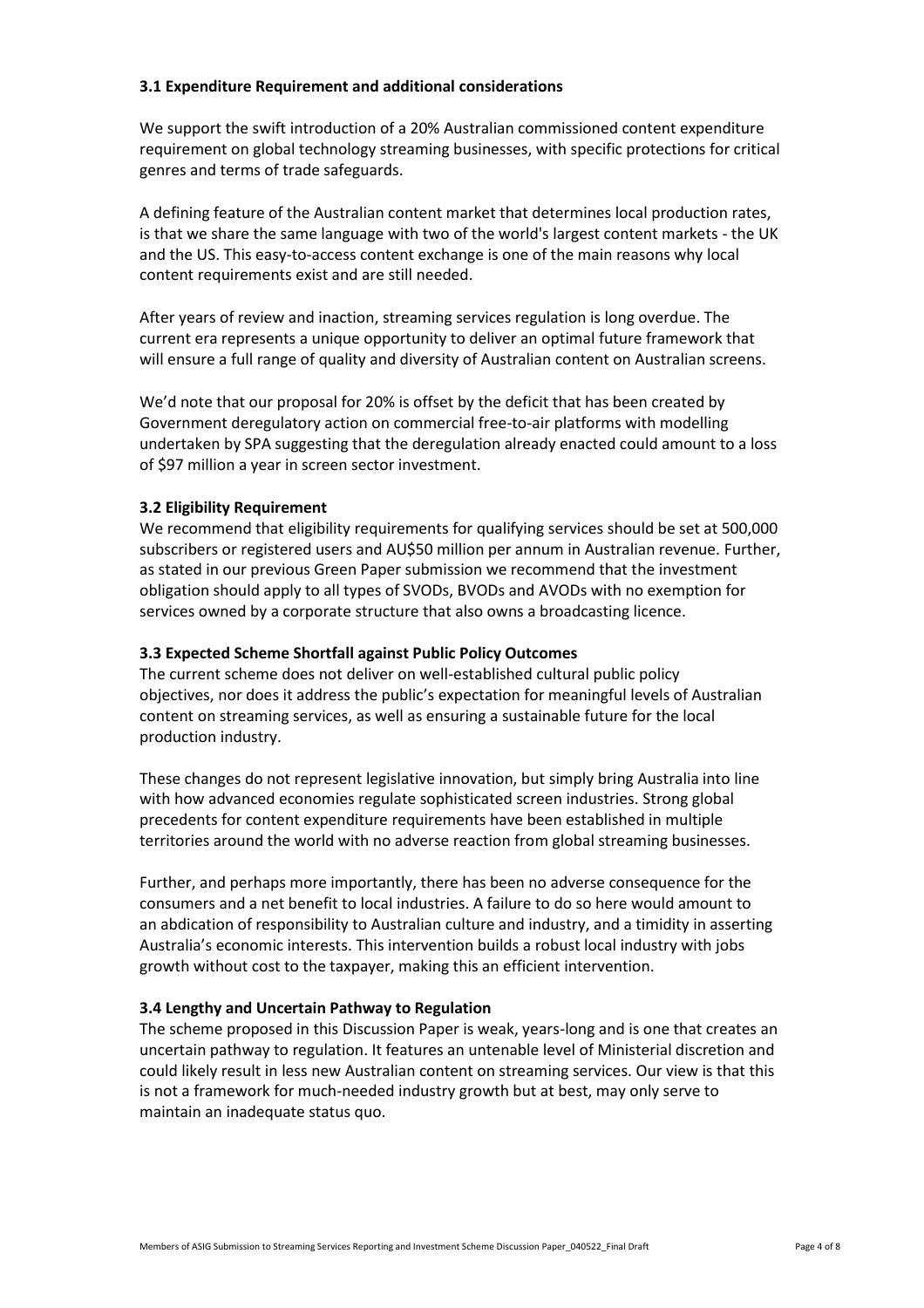## **3.5 Disconnect between policy considerations and regulatory action**

There is a clearly recognised need for more Australian content on these services, a need which is recognised by the Government itself in this Discussion Paper. There appears therefore to be a strange disconnect between the policy considerations outlined in the paper as a situation requiring regulatory action, and the proposal for weak regulatory action.

The rapid shift to streaming being the means by which most Australian engage with screen content has disadvantaged existing Australian broadcasters and left an uneven playing field, hindering their ability to compete with the under-regulated parts of the sector. We believe the pre pandemic quota system on local free-to-air and cable broadcasters is appropriate and in the national interest. This pre-pandemic regulation is still fit for purpose; so much so that it should be applied to all new entrants to the market in the form we have suggested. In refusing to apply and enforce a meaningful 'Australian Commissioned' content expenditure requirement on global streaming businesses, the Government is facilitating and entrenching disadvantage for Australian broadcasters, which in turn disadvantages the entire Australian screen sector.

The answer here cannot be to further weaken the industry by further relaxing content requirements for free-to-air broadcasters, but to require the large streaming services to engage meaningfully in the marketplace by competing for quality Australian content and reinvesting in our local industry.

#### **3.6 Impact on Terms of Trade from Changed Industry Dynamic**

We are concerned that the rise in prominence of streamers in the screen production sector is giving rise to a changed dynamic in bargaining power between Australian content producers (most commonly SMEs) and global streaming businesses where Australian producers and creative contributors are increasingly expected to sign away a full suite of proprietary rights over a longer period. For example, worldwide screening rights in perpetuity and valuable intellectual property. Australia is lagging other countries such as the UK, and France in addressing these imbalances.

This shift, known as "terms of trade", affects the risk/reward proposition for Australian producers and creative contributors, more commonly to the detriment of the Australian screen industry ecosystem. This should have been addressed in the Discussion Paper, this is as a serious oversight that requires action from government.

One of the foundations to the sustainability of independent screen businesses and high quality, diverse screen stories is independent Australian screen producer's ability to secure fair and equitable terms with commissioning platforms. There is a failure of the market to provide fair and equitable terms in deal making, due to the power retained by a concentration of buyers in the market (commissioning platforms). The absence of consideration of this issue is of major concern.

#### **3.7 Excessive Ministerial Discretion**

We are concerned that the proposal includes an alarming degree of Ministerial discretion, which brings with it untenable risk of inadequate and inconsistent regulatory action. Under this framework, Australian content becomes a matter for the uncertain preferences of future Ministers, who are subject to intense lobbying efforts of large commercial corporations which our industry has seen the negative effects of during the pandemic, without a strong regulatory framework to bind them to important public interest principles.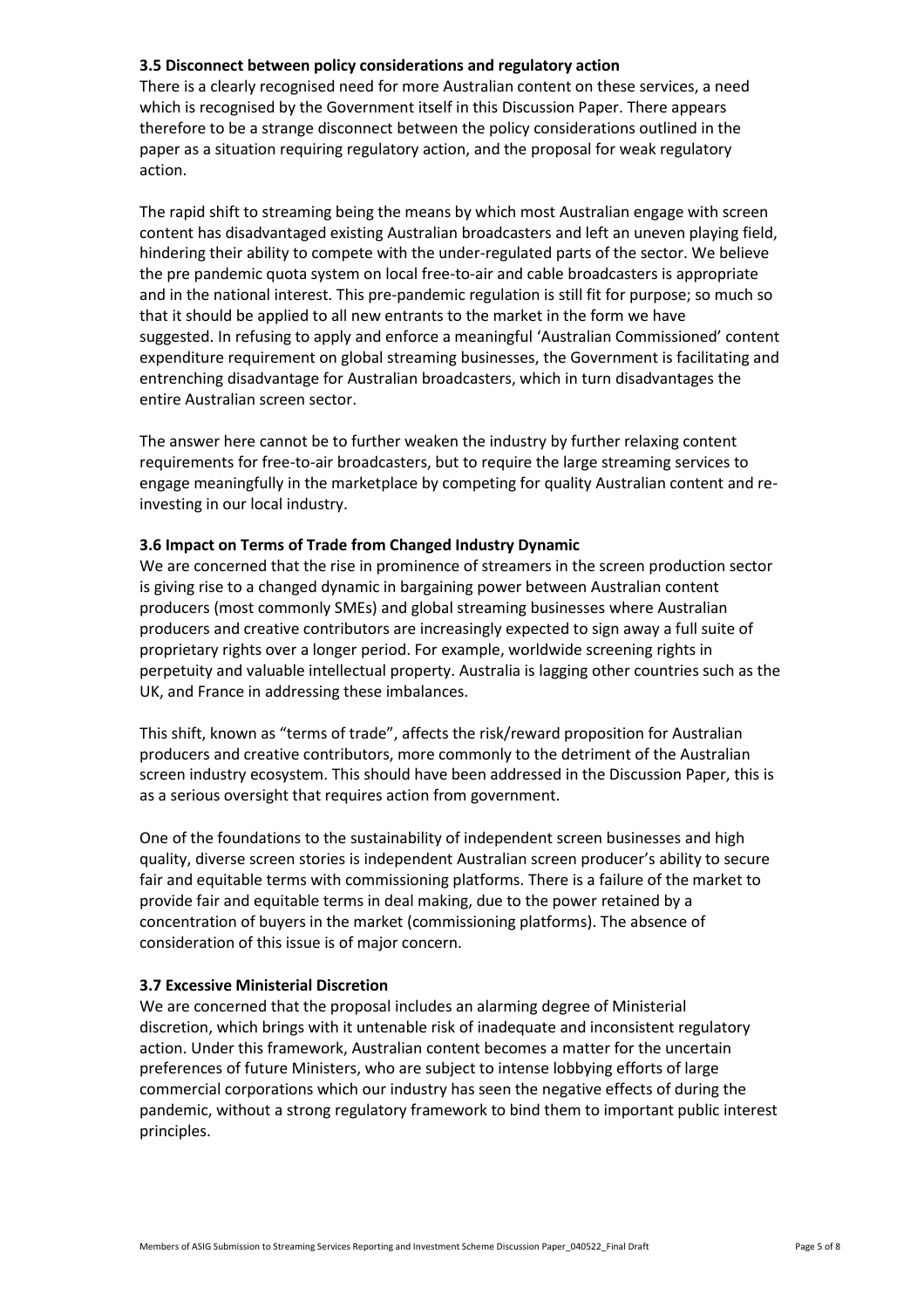## **3.8 Impact from further delays to regulation**

The policy conversation regarding these issues has been in train for a decade, the need for meaningful regulatory action has been clear for many years. We are concerned that further delay in regulation at this late stage is damaging to the industry, exacerbated by the weakness of the scheme proposed.

The timelines proposed in the Discussion Paper will mean that regulatory obligations may not take effect until 2026. This is of great concern, as policy considerations that justify urgent regulatory intervention are now evident.

Government has already embarked on a shift in regulatory emphasis from linear broadcasters. As stated above, SPA modelling suggests that the deregulation already enacted could amount to a loss of \$97 million a year in screen sector investment. It is imperative that it takes urgent action to complete its work by implementing an appropriate regulatory framework for streaming platforms operating with significant reach and influence.

## **3.9 Tier 1 Threshold**

We believe that the proposed 5% threshold for Tier 1 services will fall far short of what is required to ensure the regulatory scheme meets public policy objectives regarding the availability of Australian content to audiences, and the support of a vibrant and sustainable local production sector.

We support the swift introduction of a 20% Australian commissioned content expenditure requirement on global technology streaming businesses, with specific protections for critical genres and terms of trade safeguards.

ASIG notes the development in Europe of the Audiovisual Media Services Directive 'which requires streamers to offer a 30% quota of European content and additionally allows individual EU countries to introduce legislation to make streamers directly reinvest a percentage of their revenues in each European country where they operate.

In the explanation in the Discussion Paper regarding the 5% threshold, we are concerned that inappropriate comparisons have been made to jurisdictions which do not share the same market and industry conditions as exist in Australia.

For example, the paper references the Czech Republic, Slovenia, Denmark, Belgium, Croatia, and Germany as benchmarks where a 5% investment obligation (or levy) has been imposed.

A 20% expenditure requirement is a very low return on the reported \$2 billion in revenue the global streaming technology businesses derive from Australia consumers and a minuscule proportion of the \$37 billion streaming platforms reportedly spend on content worldwide.

#### **3.10 Tier 2 Threshold**

 $\overline{a}$ 

We are concerned that the rate of obligation for a Tier 2 service could in fact be set at less than 5%, and that there is no provision for public consultation when setting a Tier 2 obligation.

The Discussion Paper proposes that a failure to report/invest at least 5% of revenues in Australian content would not automatically trigger hard regulatory obligations. The Discussion Paper states that the Minister would "*consider* designating the service under Tier

Members of ASIG Submission to Streaming Services Reporting and Investment Scheme Discussion Paper\_040522\_Final Draft Page 6 of 8

<sup>&</sup>lt;sup>1</sup> https://digital-strategy.ec.europa.eu/en/policies/audiovisual-and-media-services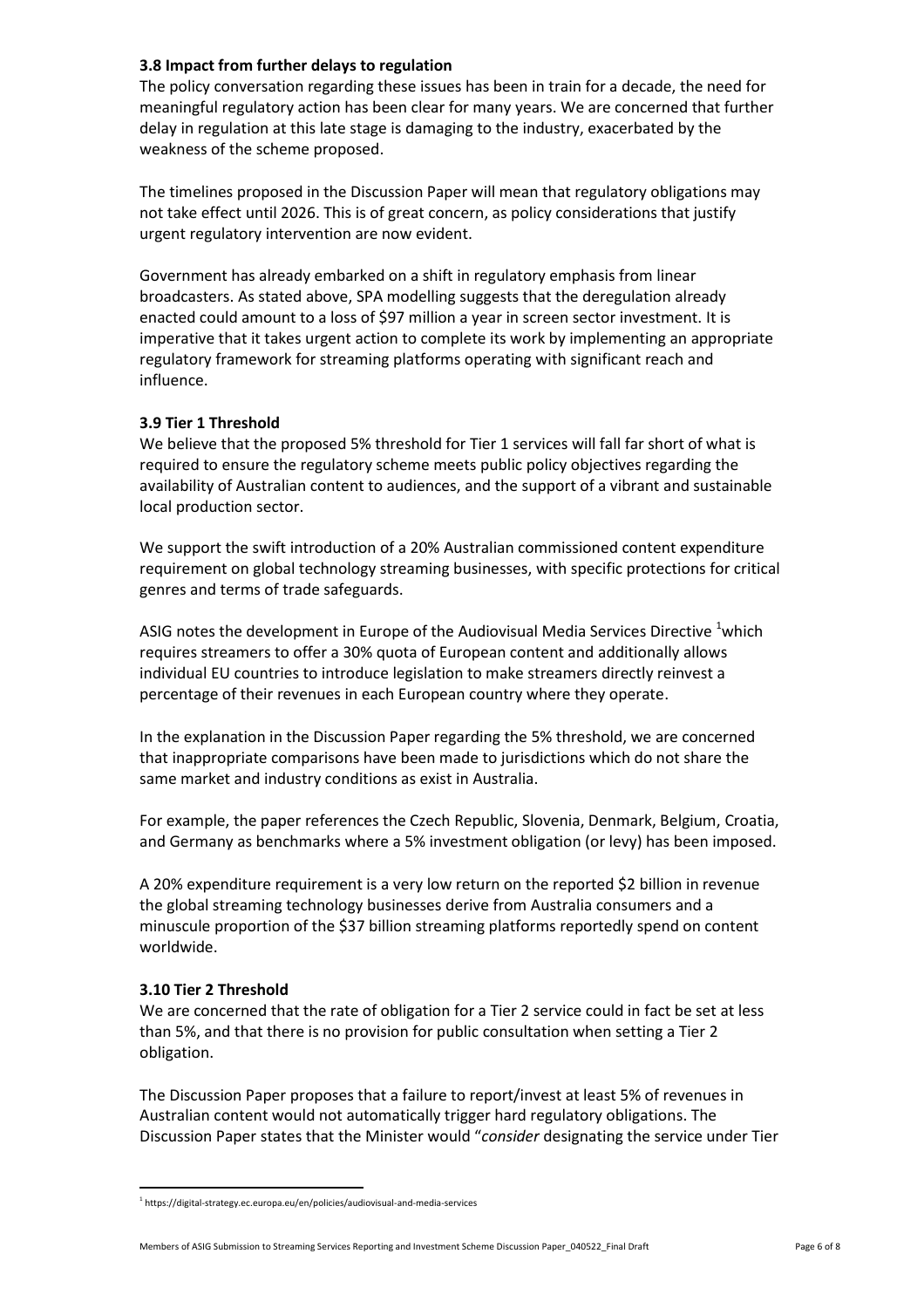2 of the scheme." This appears to leave it open to government to take no further action in response to this scenario.

New Australian content commissions are where public policy outcomes have highest impact for both audience and industry. The Minister's ability to take into consideration investments other than new commissions lessens the sound proposal in the Discussion Paper for only new Australian commissions to count in the trigger calculation

ASIG considers it advisable to include a short period public consultation process on any proposed designations for tier 1 and tier 2. In Canada public consultation on Canadian content obligations is a feature of its regulatory process, we believe parliamentary scrutiny here would be an essential and invaluable program element.

#### **3.11 Protections for Critical Genres**

We recommend that the scheme should include specific protections for critical genres of drama, documentary, First Nations, and children's content with investment in that content falling away in the absence of regulatory supports.

The 2021 Screen Australia Drama Report shows that investment in Australian drama by commercial free-to-air television was half the amount in the last full year of the outgoing regulatory framework (\$107m in 2018/19, down to \$54 million in 2020/21).<sup>2</sup>

The report shows that the amount of Australian drama made for commercial free-to-air television also sharply declined because of deregulation, down from 434 hours in the last full year of the previous regulatory framework, to 282 hours in 2020/21. The number of programs was down also from 25 in 2018/19 to 11 in 2020/21.

The impact on children's content is of particular concern. Under the new regulatory framework for commercial free-to-air television, there are no minimum requirements for children's content. Screen Australia's data shows that whilst spend was steady on last year (\$48m compared to \$51m), the number of titles halved (7 down from 14) and the number of hours more than halved 39 down from 87).

#### **3.12 Proposed Reporting Requirements for National Broadcasters**

We support the proposed more rigorous reporting requirements and accountability measures for the national broadcasters but also support more formal expenditure minimum requirements that safeguard Australian content on these vital public services. We would welcome further engagement with government in developing these regulatory elements. In particular, we feel there would be benefit to development of content production mechanisms which ensure the direct flow of appropriate levels of Government funding into the independent production sector. These requirements should be accompanied by adequate and viable levels of national broadcaster funding.

#### **3.13 Australian Content Definition**

We support a single Australian Content definition across all aspects of the industry. We recommend adopting the definition contained in the Australian content standards for commercial free-to-air television, given the regulator's experience and expertise in applying these and the precision with which that definition is applied.<sup>3</sup>

 $\frac{1}{2}$ https://www.screenaustralia.gov.au/fact-finders/reports-and-key-issues/reports-and-discussion-papers/drama-report

<sup>3</sup> https://www.legislation.gov.au/Details/F2020L01653